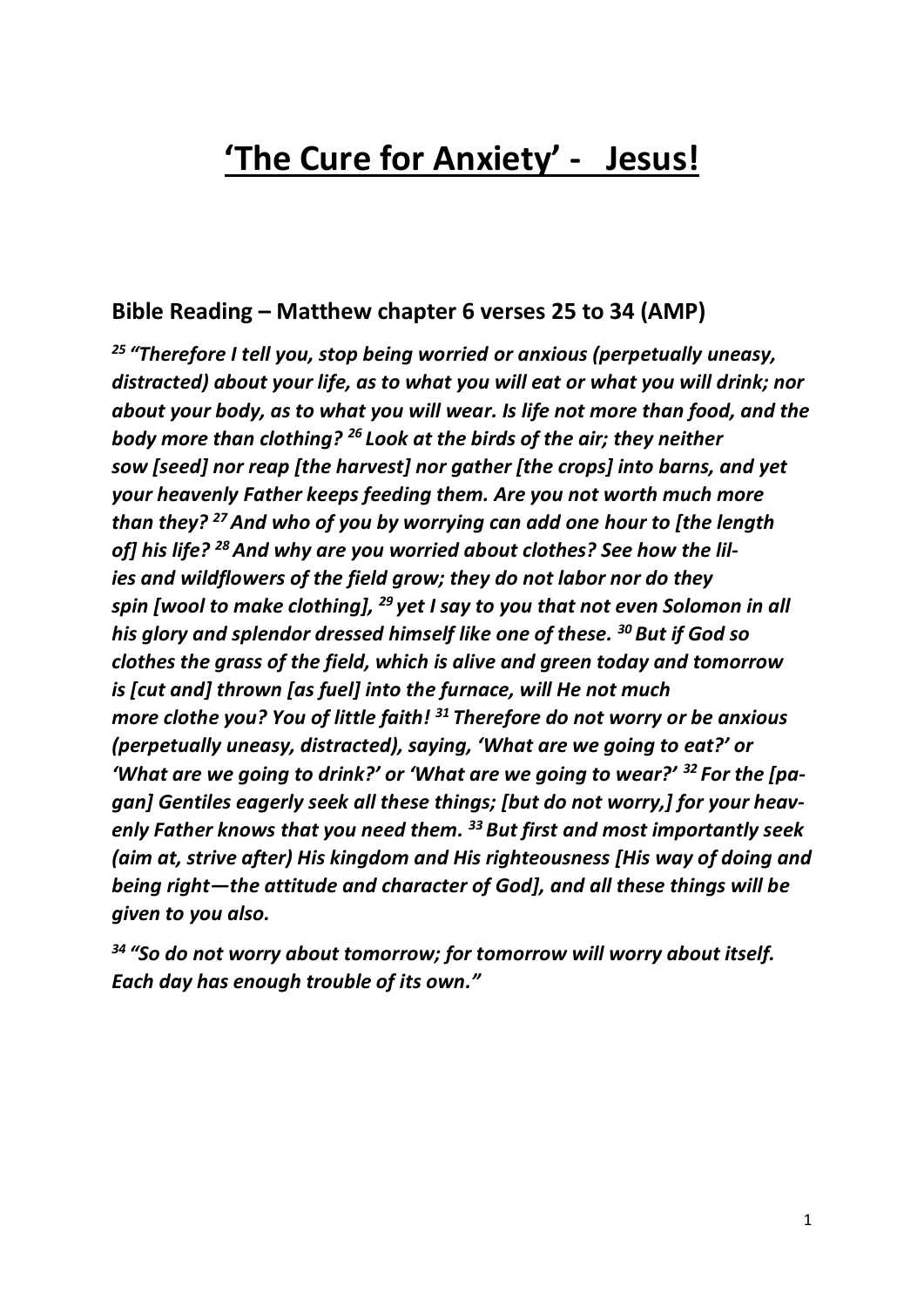## **SERMON**

Last month we discussed that difficult subject of life after death; the fact that those whom Jesus rejects (the goats), will spend eternity in Hell, because of their choice not to accept Him as their Saviour, and those He refers to as sheep (the righteous), will spend eternity with Him in Heaven.

Today – our Harvest Festival service - we celebrate God's amazing grace in providing us with all that we need to sustain our lives, whilst we live here on this earth in our mortal bodies.

The good news is that God loves us so much that Jesus reassures us in the Scripture we have just heard - and other Scriptures - that if God provides food freely for the birds of the air and all living creatures, how **much more** does He love to provide for mankind; for those He created in His own image and whom He loves so deeply that He came down to earth in the form of a man to die on a Cross in our place for our sins, so that those of us who believe in Him might become his adopted sons and daughters, and spend eternity with Him in heaven.

God loves His creation, but most of all He loves **you and me** and all of mankind.

He hates sin and wickedness, *but* He loves the sinner - the person; in fact God loves *all* the people that He created, whether believers or not. In Scripture (Matthew 5:45) it says, *'He makes the sun shine on the righteous and the unrighteous.'*

He promises to provide for us. And here in the UK we have so much provision that sometimes, when Michele and I walk around the supermarket, we are overwhelmed by the variety of meat, cheeses, fresh fruit and vegetables and other produce on offer. In fact, we get so used to the huge variety, that when something *isn't* available, or has been sold out, I have to confess that I used to get quite annoyed! How terrible that is - that we can get cross about one soldout item in the food store, when millions around the world are starving to death. Michele quickly gets me to realise that if something has sold out, I just need to choose something else instead!

And today, whereas you might be expecting me to talk about the wonderful harvest that God provides for us all - year after year - instead I want to try to answer a difficult question, relating to God's provision.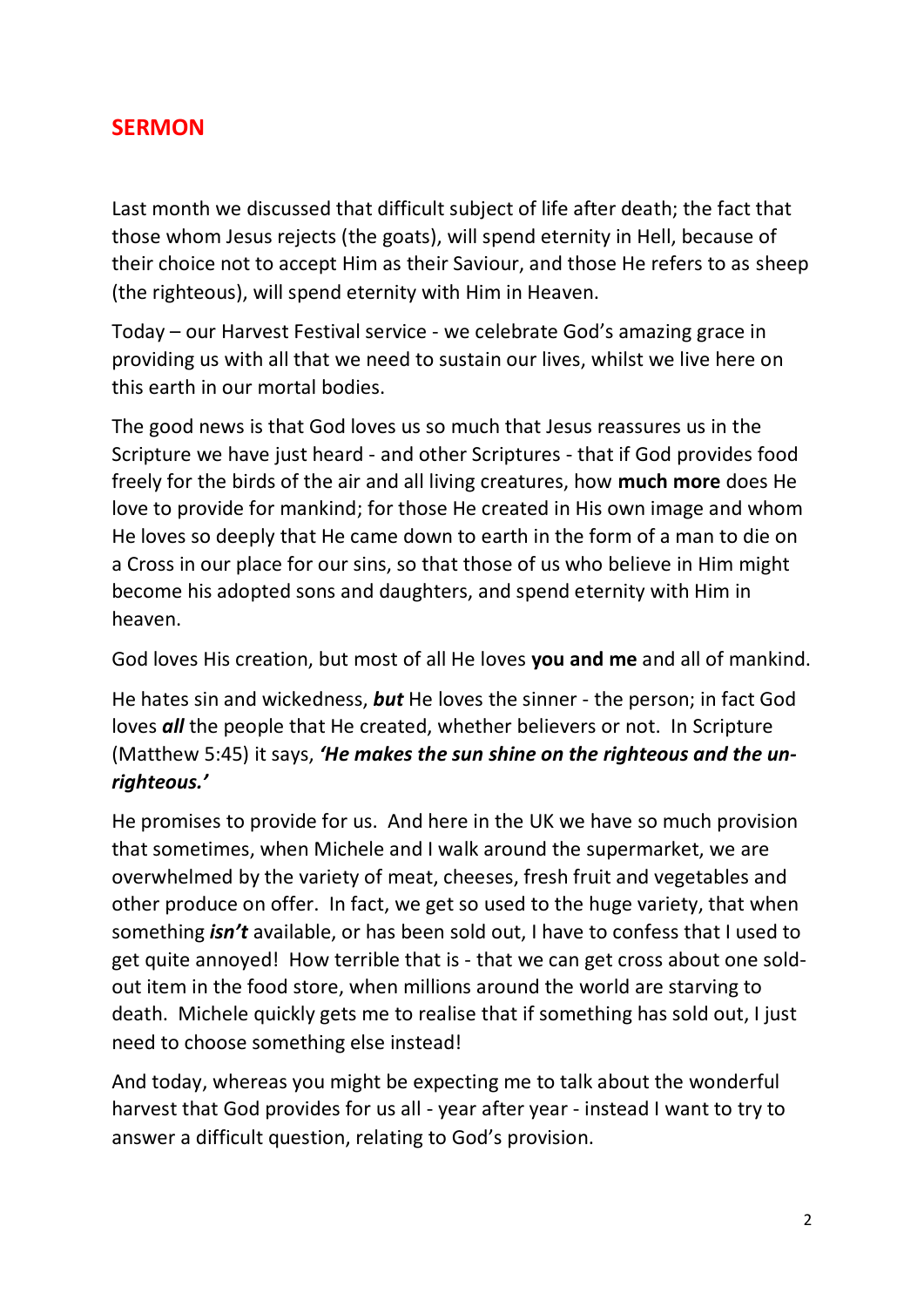It is one that many unbelievers will use to argue *against* the God of love that we believe in. And the question is this…

If God exists, and if He is the God of bountiful provision, why are so many people in His world not just starving to death (through lack of food) but also dying from all manner of illnesses; and from cold-blooded murder, as well as being killed as a result of acts of terrorism, wars, and the like?

And if we look again at today's reading, we get a 'part-answer'.

If our life is a constant struggle, maybe it's time to consider Jesus's words in verse 33 of today's reading. He says this…

# *'First and most importantly seek (aim at, strive after) God's kingdom and His righteousness [His way of doing and being right—the attitude and character of God], and all these things will be given to you also'.*

What things? Well he was talking about what we **need** wasn't he – Food, drink and fine clothing…

So we might ask ourselves: Are we *'doing and being right'?* In other words, am I acting fairly in my dealings with others? Am I going the extra mile to help others? Am I forgiving, loving, kind, and compassionate to others? Do I apply the biblical principle that it is better to give than to receive. In essence, "Am I loving my neighbour as myself? Am I displaying *'the attitude and character of God'*"?

If you are doing these things, then Jesus promises you that you don't need to worry. He says, 'Seek first the Kingdom of God' and He will take good care of us. But we have seen that if we are not Kingdom seekers, if we are not working to be like God in our behaviour, we may suffer as a result.

The second reason why we suffer, I believe, is due to what The Bible calls 'sin'.

Let me acknowledge that for most people 'sin' is a wholly inadequate explanation for why the innocent suffer, but please bear with me.

God, when He created mankind, gave to all of us freedom of choice; arguably one of the riskiest decisions He took, and when people do not believe in their creator, or become enraged, or possessed by the devil, people will use that God-given gift of freedom to abuse others; in some cases they will abuse others in the most horrendous and sometimes unimaginable ways, as we know from some modern-day news stories.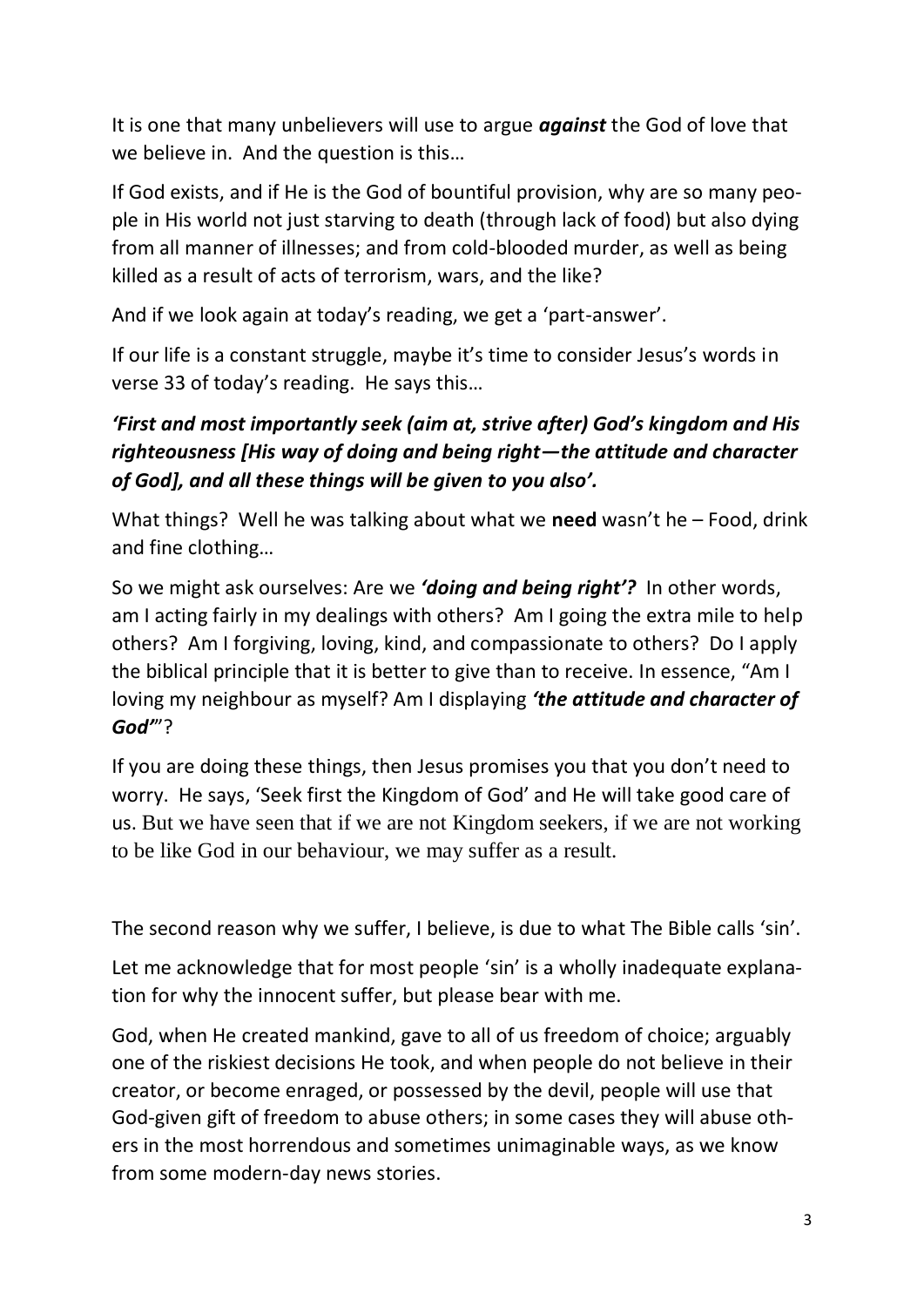Well, you might say, I can see that; that makes sense; mankind's sin can result in (for example) people in the Western World eating whatever they want, often to excess, and as a result, the poorer people in third world countries starving to death because they can't afford to pay the prices that we can.

You might also agree that if we don't look after God's creation like He commanded us to do, and we deliberately pollute the land, the rivers, the seas and the atmosphere with waste products, either from industry or because perhaps we don't take care in how we dispose of our own litter and household waste, then the result is a change in climate and weather patterns.

So some people may die due to the resulting effects of our sin. Such results, we know, include global warming, drought, floods, hurricanes, land, sea and river pollution, food poisoning, and the like.

But, I am sure you will also be thinking, if God is God, if God is all-powerful, allknowing, all-seeing, which the Bible tells us He is, then why doesn't He supernaturally intervene to stop all the evil and sin in the world, and make sure none of us go without, and ensure too, that we all live happily together.

And the answer to that question is 'I don't know.'

In fact, nobody really knows, but many – far more intelligent people than me have tried to answer that question throughout the ages.

Whilst there are many personal testimonies where God has miraculously saved people from death or injury, healed the dying, or even resurrected people from the dead, the number of these miracles reported globally, is not as frequent and as high as we would all like.

In preparing this talk I took a look at the internet and found an interesting Christian website with some good answers concerning the question of suffering. And if you want to take away a photocopy of what it says, I have printed some copies off for you here; help yourself at the end.

But when we turn to the Bible, we do see some clues as to possible answers, most of which are included in this hand-out.

As I've said before, the Bible tells us that the first man God created (Adam), lived with the first woman God created (Eve) in perfect harmony and bliss with God - in the Garden of Eden. Sin did not exist upon the earth when God first created them.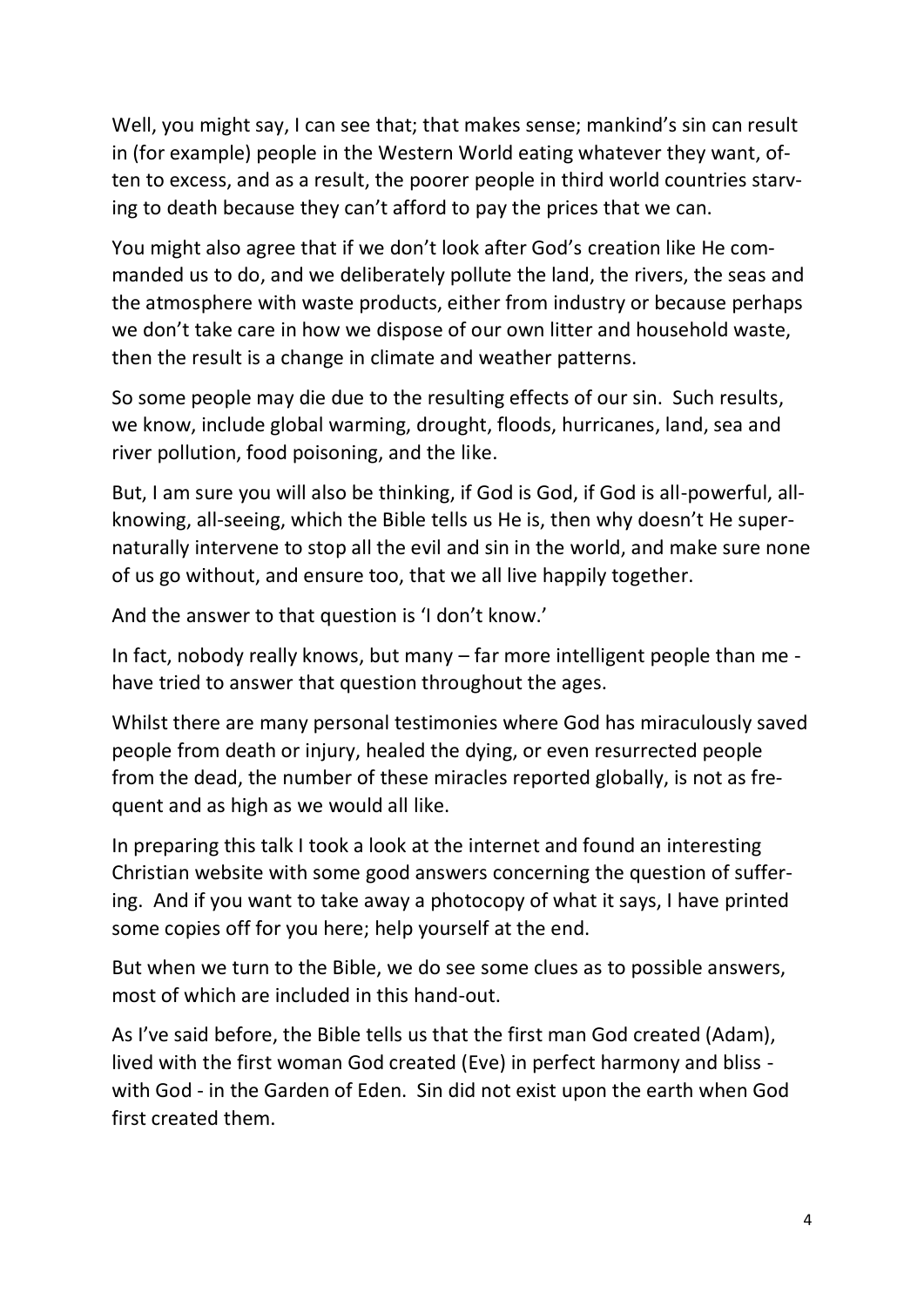God's enemy Satan, a fallen angel, very likely one of the inner circle of Archangels rebelled against God and fled from His presence with a third of the angels and set himself up with the fallen angels against the rule and reign of God.

God allowed Adam and Eve to be tested by Satan and we see in the Bible that they failed the test. Adam and Eve enjoyed the freedom of paradise (in Eden) and there was only one thing God commanded Adam and Eve not to do – they were forbidden from eating the fruit of the 'tree of the knowledge of good and evil'. Why did God do that? Because the Bible says if man ate from that tree, he would become like God and would for the first time know what it is to sin and undertake evil acts. Satan tempted Adam and Eve to eat of that tree, they succumbed, and sin entered human kind. Ever since then, we have learned about the 'pleasures' of sin and most human beings like it, some liking it a lot.

We are supposed to treat sin like a deadly rattlesnake but for many it 'tastes' like a strawberry milkshake!

In the book of Proverbs, we see that God allows us to suffer as a result of our own sin, that is clear:

#### **[Proverbs 15:27](https://www.biblegateway.com/passage/?search=Proverbs+15:27&version=AMP)**

*He who profits unlawfully brings suffering to his own house, but he who hates bribes [and does not receive nor pay them] will live.*

### **[Proverbs 22:3](https://www.biblegateway.com/passage/?search=Proverbs+22:3&version=AMP)**

*A prudent and far-sighted person sees the evil [of sin] and hides himself [from it], but the naive continue on and are punished [by suffering the consequences of sin].*

I doubt there is any one of us here today who cannot testify to the truth of those Proverbs. Either being found out by one of our parents when we were a naughty child - or later in life, learning the consequence of our sin as a grownup.

When we turn to sin, other people can suffer too, and that for me is the great tragedy. God allows this, but I know not why. Adam and Eve had two sons, Cain and Abel; one killed the other. The Middle East has been caught up in religious hatred ever since.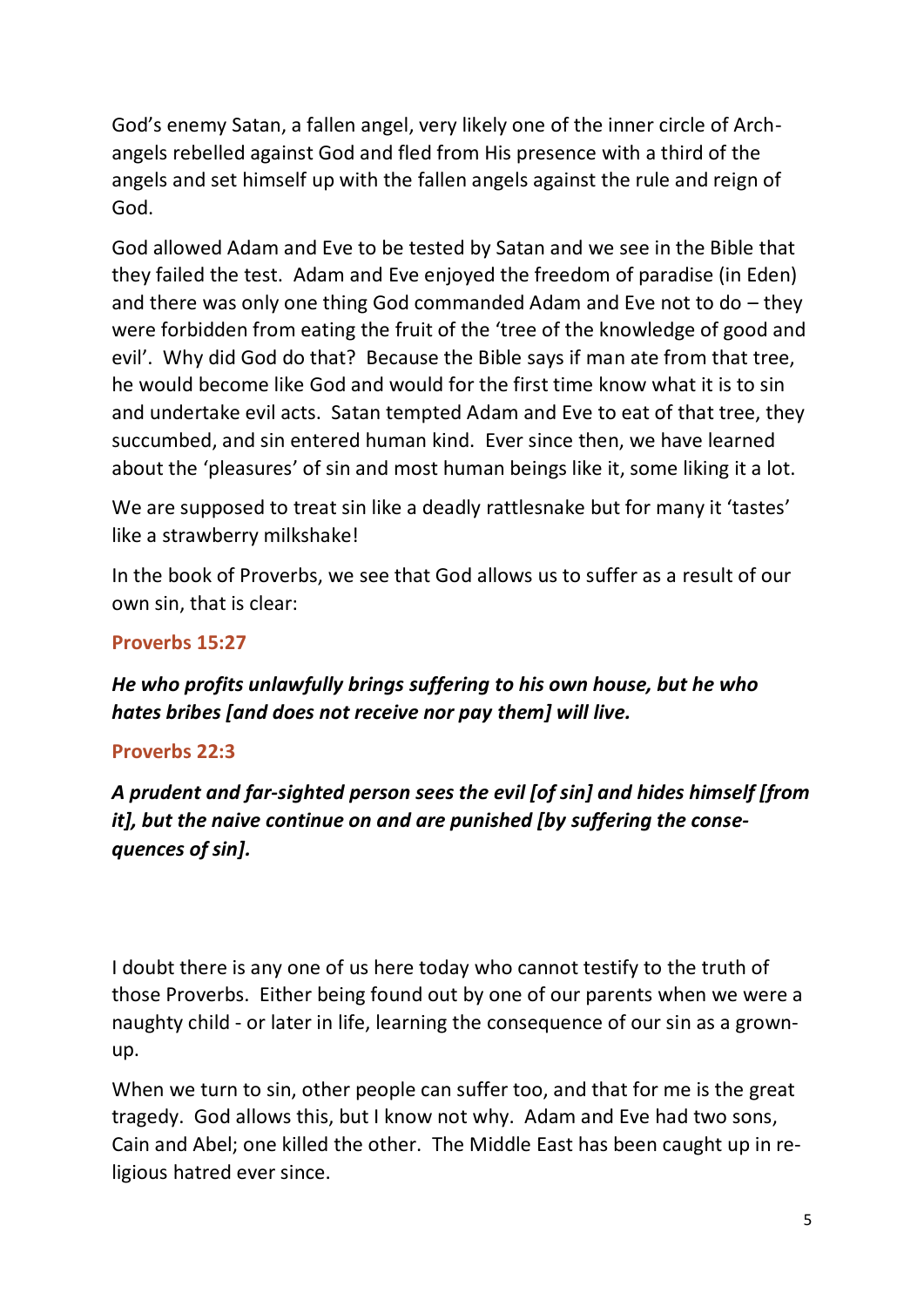Whilst I cannot tell you why God does not intervene to prevent the suffering of innocent people, I can tell you that the root cause of suffering is people turning away from God's Ten Commandments and following their own self-seeking agenda. When people live a life that excludes God, and they rebel against His Word, it will usually result in behaviour that is sinful, such as: being controlling and manipulating in the home, being abusive and bullying at school, burglary and theft, telling lies at work, being dishonest in politics, or committing horrendous acts of rape, torture and death on the battlefield. The list goes on.

So firstly, it is clear that sin is behind our suffering.

Many Christians believe that God shows His righteous anger against peoplegroups, and allows suffering to come upon them in an attempt to get them to repent of unbelief or appalling sin. So, He may send floods or widespread forest fires – for example - as an act of judgement against a country or group of people who are deliberately being rebellious or unrepentant. It may simply be that He is trying to wake us up from our sin of not looking after His creation, or judging us for pursuing the materialistic agenda that so many think will bring happiness and joy, instead of seeking His Kingdom, which is the only way of finding **real** and lasting joy and peace.

Twenty to thirty years ago, some Christians thought God judged men who engaged in the sin of homosexual sex by sending what at that time was a new virus – Aids and then HIV - to afflict them. Personally, I am most uncomfortable about such an assertion because it is very clear to me that the God of the New Testament is a God of forgiveness, He is not a vindictive God.

If He was, we would all deserve a daily bout of severe punishment! Having said that, He is a just God and we escape judgement through confession and repentance of our sins.

My third and final point, and arguably the most compelling, as to why God not only allows suffering but also doesn't usually intervene in it, is for us to understand that suffering is an inherent part of God's character. There are things He can only teach us through suffering, and not only that, but He is not some awful psychopath - because if He was, He personally would not be prepared to suffer on behalf of us all. And He has willingly suffered because of our sin throughout time immemorial, and suffered greatly when He walked the earth and was nailed to the Cross.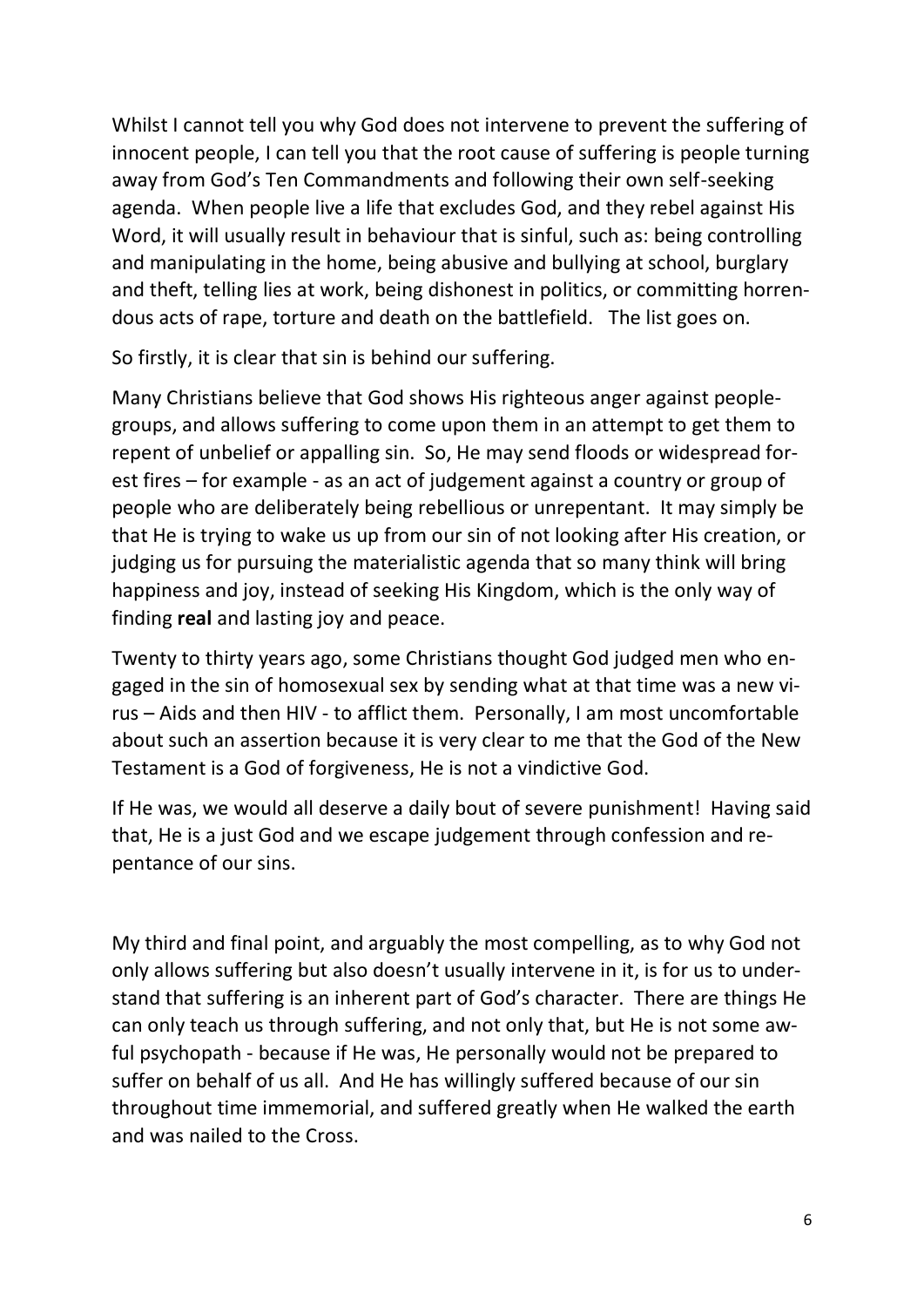Whilst this doesn't adequately address the specific issue of the death of people in cold-blood, it helps, I believe, in understanding why God allows suffering in one form or another to come upon us all at certain times, both to those who are guilty of sin and those who are innocent of it.

The word suffering is mentioned well over one hundred times in the Bible and I think the key is to recognise that when God came down to earth as a man – in the form of Jesus Christ - to teach us how to behave like Him, and then die on the Cross in order to save us from eternal damnation, He came as a suffering servant.

Isaiah introduces us to the Suffering Servant (The Messiah) 700 years before Jesus was born in Bethlehem. Here are his words taken from Isaiah chapter 53:

*'He was despised and rejected by men, A Man of sorrows and pain and acquainted with grief; And like One from whom men hide their faces He was despised, and we did not appreciate His worth or esteem Him. But [in fact] He has borne our griefs, And He has carried our sorrows and pains; Yet we [ignorantly] assumed that He was stricken, Struck down by God and degraded and humiliated [by Him]. But He was wounded for our transgressions, He was crushed for our wickedness [our sin, our injustice, our wrongdoing]; The punishment [required] for our well-being fell on Him, And by His stripes (wounds) we are healed'.*

God suffered the pain of being rejected by His people for hundreds of years throughout Old Testament history. He gave them countless opportunities to repent and turn back to Him. Finally, He came to Earth and suffered at the hands of His people, suffering the pain of an excruciating death on the Cross. All this was part of His plan to bring salvation to those who would find the faith to believe that, although we do not understand His ways, although at times we wish suffering would be eliminated from the planet, nevertheless God came to earth to suffer and die in our place, so that if we will believe in Jesus the Son and obey God's Words, we can be saved and inherit eternal life.

In Hebrews chapter 5 and verse 8 we learn this of Christ: